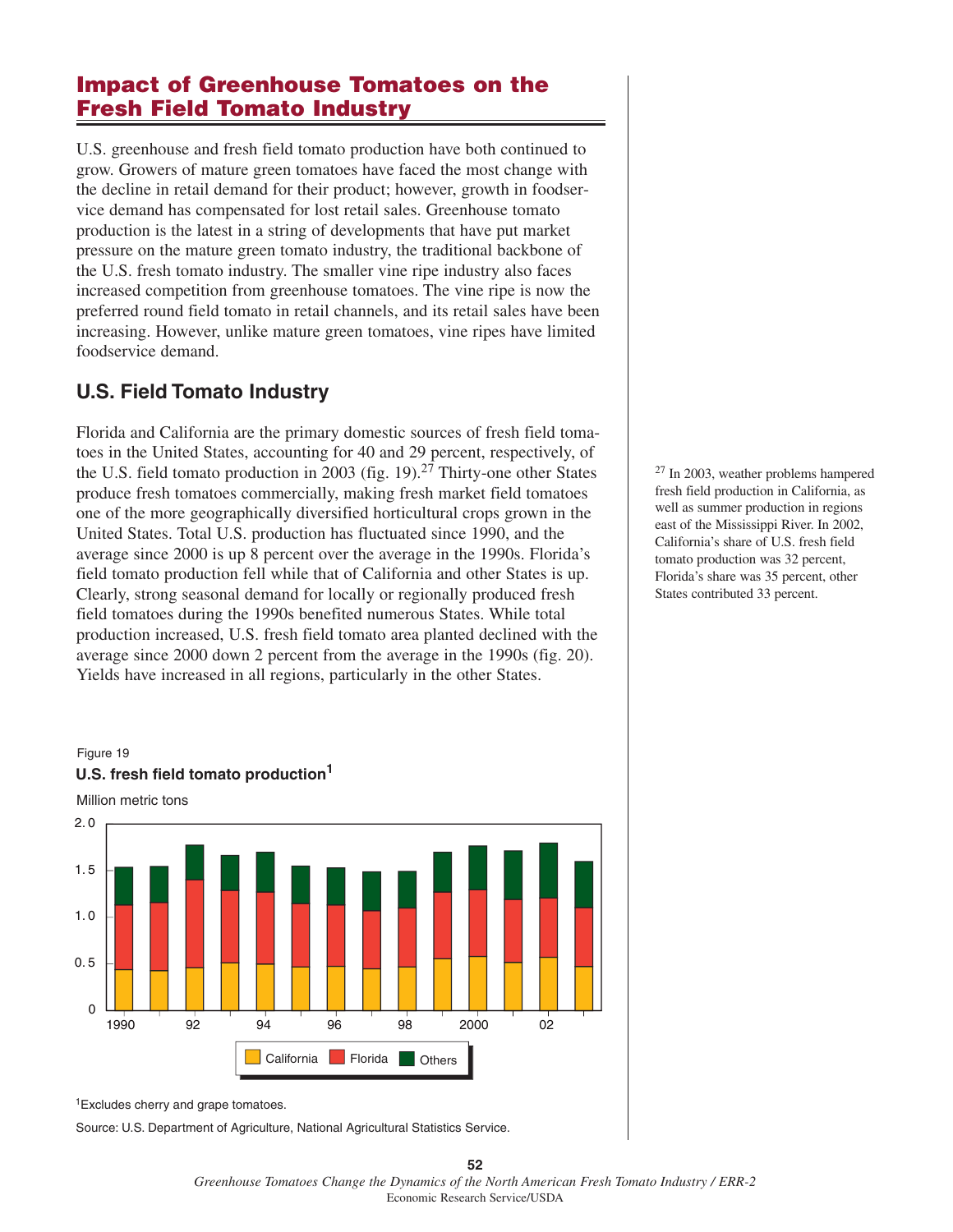#### Figure 20 **U.S. field tomato planted area1**



<sup>1</sup> Excludes cherry and grape tomatoes.

Source: U.S. Department of Agriculture, National Agricultural Statistics Service.

Traditionally, Florida and the California Central Valley have produced mature green tomatoes. U.S. vine ripe production is concentrated in southern California along the coast (San Diego to the Oxnard area), where temperatures are moderate, in contrast to the California Central Valley. Four firms produce the bulk of the California vine ripe crop. Climate limits the ability of most growers of mature green tomatoes to grow vine ripe tomatoes in their current locations.

Vine ripe tomatoes were not always strong competition for mature green tomatoes in the retail sector. Before the early 1990s, vine ripe tomatoes had poor shelf-life characteristics, compared with mature green tomatoes. In the late 1980s, a California firm and a few Mexican firms in Sinaloa began growing extended shelf life (ESL) vine ripe tomatoes.28 These new vine ripe tomatoes had better color than mature green tomatoes and held up just as well, a major improvement over the softer, older varieties. ESL tomatoes are typically harvested at a later maturity level, which contributes to an attractive red color. The emergence of the ESL tomato was critical to improving the competitiveness of the fresh field export tomato industry in Mexico (Sparling and Cook, 2000). By 1994, most Mexican growers had adopted the new ESL varieties to improve product quality and grower profitability. Most of the Baja California and southern California vine ripe growers adopted ESL tomato varieties shortly thereafter. This improved vine ripe tomato greatly intensified competition for mature green growers, offering a year-round alternative to retailers.

In addition, the market strength of mature green tomatoes has been challenged by other field varieties that are gaining in consumer popularity. Mature green growers have been able to capture some of that growth by producing roma, grape, cherry, and other types of tomatoes.

Expansion of the greenhouse tomato industry has also pressured vine ripe tomato growers. Vine ripe and greenhouse beefsteak tomatoes have similar <sup>28</sup> ESLs are also known as long shelflife varieties.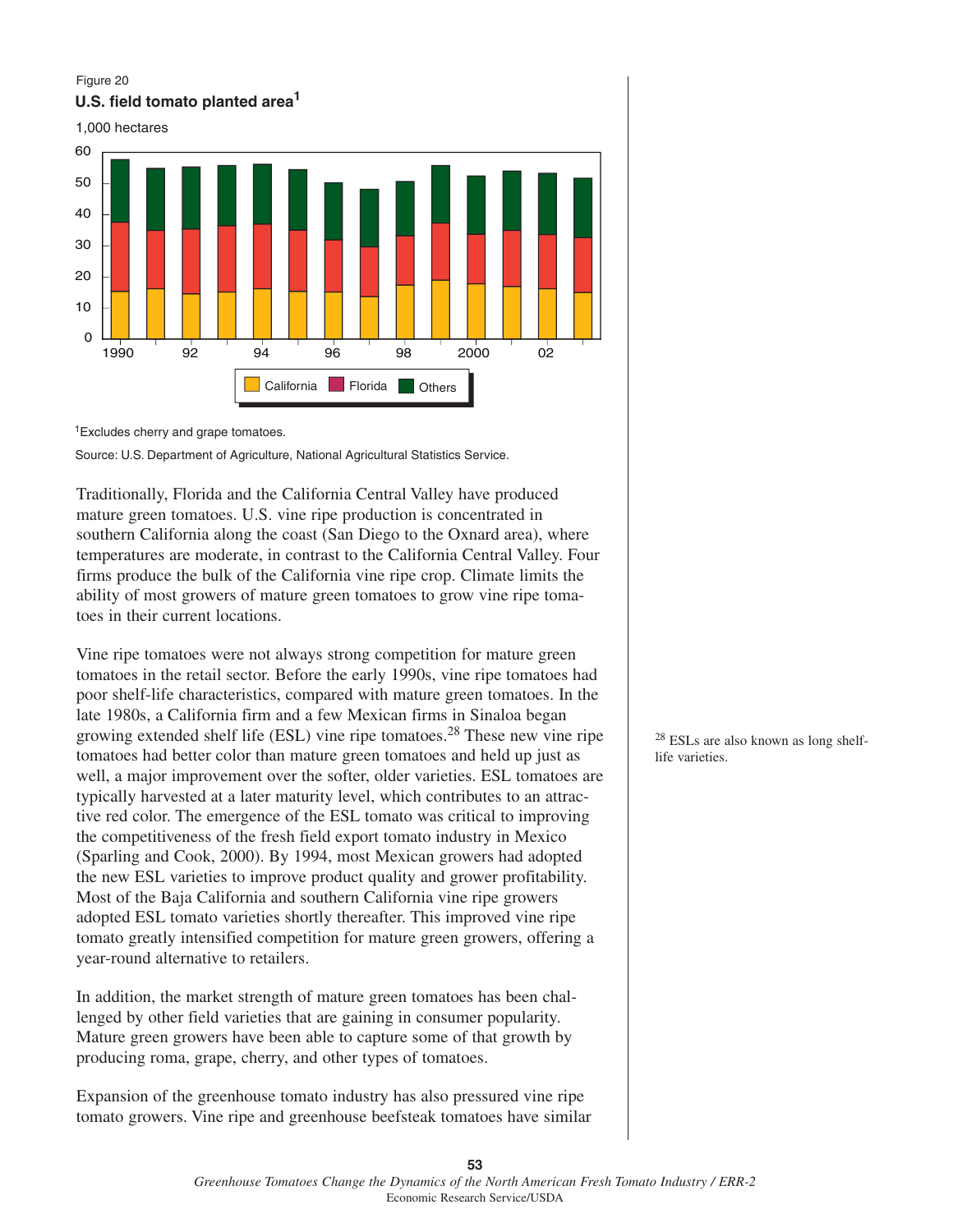characteristics—both are large and red and sold in retail channels. In summer 2003, due to vine ripe tomato shortages, prices of vine ripe tomatoes occasionally rose above greenhouse beefsteak prices, leading some Baja California growers to sell their greenhouse beefsteak tomatoes in the United States as vine ripe tomatoes. Fears over more competition spurred the State to establish a legal definition of greenhouse tomatoes produced or marketed there.

In summary, during the early to mid 1990s, the U.S. mature green industry first felt the effects of greater retail competition from ESL vine ripe tomatoes. Then, in the late 1990s, both mature green and vine ripe tomatoes were confronted with the expanding supply of greenhouse tomatoes.

# **Response of U.S. Field Tomato Growers to Increased Competition**

Both Florida and California growers have tried to adapt to changing consumer preferences, but they face several agronomic challenges. The tomato varieties developed for the Florida climate are better harvested and handled as mature greens rather than vine ripes. In the 2002-03 season, 73 percent of Florida field tomato sales (by weight) were mature green tomatoes, down from 86 percent in 1997 (table 12). Eleven percent of mature green tomato production was harvested at a vine ripe maturity stage. The very popular grape tomato was first grown in Florida although it is now grown elsewhere, too.

None of the large U.S. tomato greenhouses operate in Florida, which comprises only small greenhouses (less than 3 ha). The conventional wisdom is that the humid, warm climate precludes any large-scale greenhouse production in Florida. Unless new vine ripe varieties for the Florida climate are developed, the industry will probably remain focused on mature greens.

In recent years, the product mix of the California fresh market tomato industry has been changing in favor of vine ripe, roma, and small but growing volumes of specialty tomatoes, such as heirloom, grape, cherry, and various colored tomatoes (orange, yellow, etc.). The California Tomato Commission provides statistics on mature green, vine ripe, and roma tomato shipment volumes. From 1997 to 2002, the share of mature green tomatoes in California trended downward from 77 percent to 69 percent. The upswing in mature green tomato share in 2003 was due to poor weather conditions that had a particularly adverse effect on vine ripe tomatoes.

In 2002, 22 percent of tomato shipments tracked by the California Tomato Commission were vine ripes, up from 16 percent in 1997. However, much of the vine ripe production is on leased land in coastal areas with high rents, water costs, and urbanization pressures. While California has succeeded in shifting some area to vine ripe tomato production, its ability to shift further is limited. Unless tomato varieties are developed that allow for profitable vine ripe tomato production for a shorter season in a warmer climate, the California Central Valley is likely to remain a producer of mature green tomatoes.29 As a result, the California industry is not currently well suited to respond to the growing consumer demand for vine ripe tomatoes. However,

<sup>29</sup> Current production of vine ripe tomatoes requires staking, an expensive practice only warranted in long season production areas. Production over a longer season increases yields and improves the return on investment from stakes.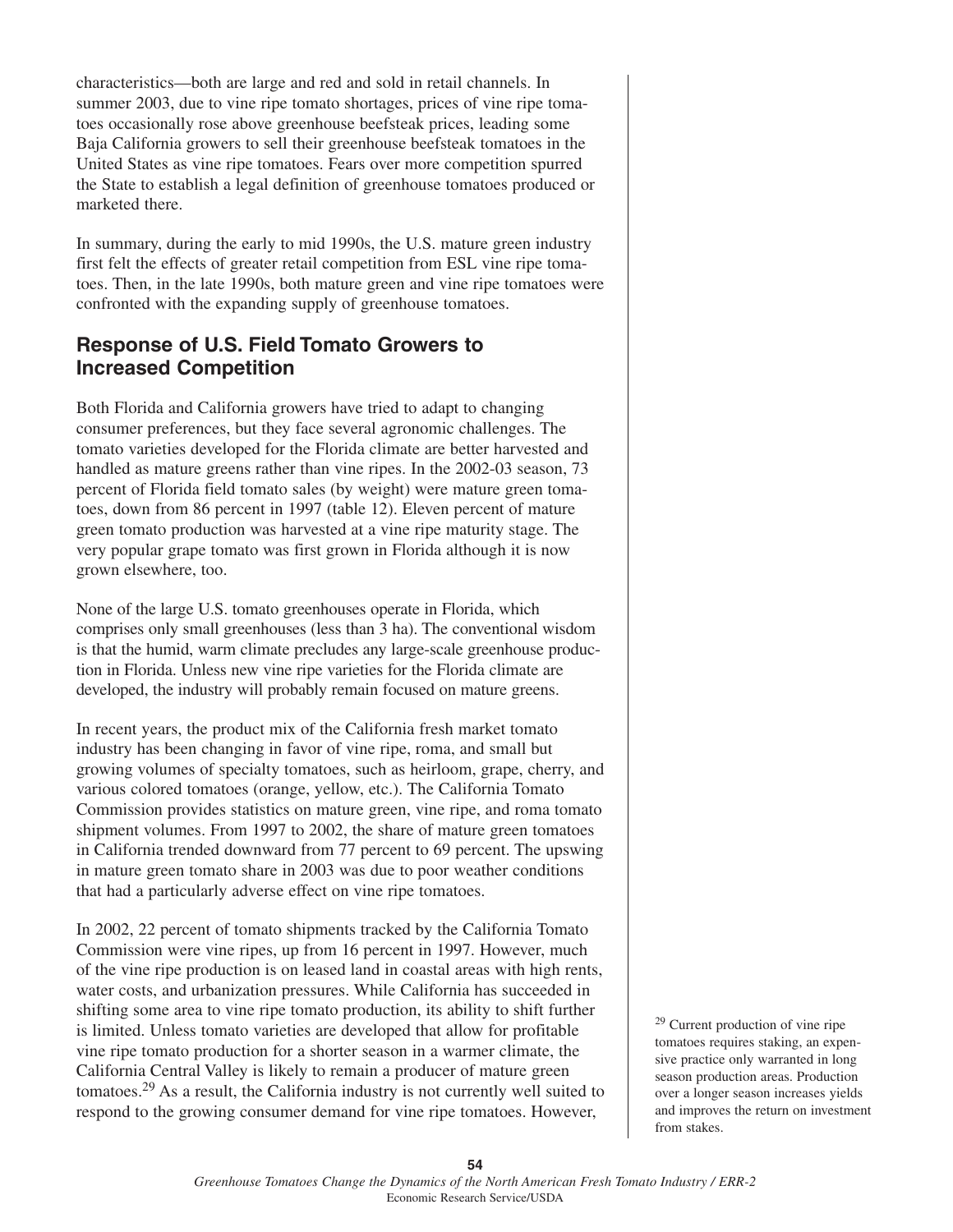| Table 12-Diversification of tomatoes grown in traditional field tomato areas |  |  |  |  |  |
|------------------------------------------------------------------------------|--|--|--|--|--|
|------------------------------------------------------------------------------|--|--|--|--|--|

| Type of tomato by region                | 1997                         | 1998    | 1999           | 2000    | 2001    | 2002    | 2003           |  |  |  |  |
|-----------------------------------------|------------------------------|---------|----------------|---------|---------|---------|----------------|--|--|--|--|
|                                         | Percent of quantity produced |         |                |         |         |         |                |  |  |  |  |
| Florida <sup><math>1, 2, 3</math></sup> |                              |         |                |         |         |         |                |  |  |  |  |
| Mature green                            | 86                           | 84      | 76             | 73      | 73      | 70      | 73             |  |  |  |  |
| Vine ripe                               | 14                           | 13      | 14             | 14      | 13      | 13      | 11             |  |  |  |  |
| Roma                                    | n.a.                         | n.a.    | 8              | 9       | 8       | 10      | 7              |  |  |  |  |
| Cherry                                  | n.a.                         | 3       | $\overline{c}$ | 4       | 2       | 2       | $\overline{c}$ |  |  |  |  |
| Grape                                   | n.a.                         | n.a.    | n.a.           | n.a.    | 4       | 5       |                |  |  |  |  |
| Total (metric tons)                     | 542,940                      | 649,267 | 750,425        | 787,967 | 732,978 | 770,356 | 690,474        |  |  |  |  |
| California <sup>2, 4</sup>              |                              |         |                |         |         |         |                |  |  |  |  |
| Mature green                            | 77                           | 71      | 70             | 69      | 66      | 69      | 72             |  |  |  |  |
| Vine ripe                               | 16                           | 21      | 20             | 21      | 23      | 22      | 16             |  |  |  |  |
| Roma                                    | $\overline{7}$               | 8       | 10             | 10      | 11      | 9       | 11             |  |  |  |  |
| Cherry                                  | n.a.                         | n.a.    | n.a.           | n.a.    | n.a.    | n.a.    |                |  |  |  |  |
| Total (metric tons)                     | 464,718                      | 462,056 | 462,056        | 436,983 | 437,100 | 462,006 | 421,028        |  |  |  |  |
| Mexico <sup>2, 5</sup>                  |                              |         |                |         |         |         |                |  |  |  |  |
| Vine ripe                               | 62                           | 57      | 49             | 47      | 46      | 43      | 41             |  |  |  |  |
| Roma                                    | 32                           | 36      | 42             | 42      | 43      | 44      | 44             |  |  |  |  |
| Cherry                                  | 6                            | 7       | 8              | 6       | 6       | 5       | 4              |  |  |  |  |
| Grape                                   | n.a.                         | n.a.    | n.a.           | n.a.    | n.a.    | 2       | 3              |  |  |  |  |
| Greenhouse                              | n.a.                         | n.a.    |                | 5       | 5       | 6       | 8              |  |  |  |  |
| Total (metric tons)                     | 660,609                      | 734,053 | 615,145        | 589,882 | 679,219 | 723,425 | 784,988        |  |  |  |  |

 $n.a. = Not applicable.$ 

<sup>1</sup> Florida data for 1997 only are from the Florida Tomato Commission which tracks round tomatoes. These data do not include a small portion of production in northwestern Florida. Data for all other years are from the USDA, Agricultural Marketing Service, Tomato Fax Report, which includes all production and major types of tomatoes. Vine ripe tomatoes in Florida are grown as mature green tomatoes but harvested at the same stage of maturity as vine ripe tomatoes.

 $2$  New tomato categories of tomatoes are added in each region as new production becomes important. In the United States, the mature green tomato category may include other varieties of tomatoes before they received separate breakouts. For Mexico, vine ripe tomatoes are the residual category.

<sup>3</sup> The Florida season runs October 1-September 30. Data for 2003, for example, refers to the 2002/03 season.

4 The California Tomato Commission reports data for mature green, vine ripe, and roma tomatoes. Cherry tomato data are from the USDA, Agricultural Marketing Service Tomato Fax Report.

<sup>5</sup> These figures use exports to the United States as a measure of production trends in the Mexican export-oriented industry. Assuming that all Mexican round tomatoes are vine ripe although a small portion is mature green.

Sources: USDA, Agricultural Marketing Service, Tomato Fax Report; Florida Tomato Commission; California Tomato Commission; and U.S. Department of Commerce.

it must be remembered that new varieties transformed the Mexican industry in the early 1990s, so it is not impossible to conceive of similar developments that could benefit California and Florida.

California roma production has been increasing but Baja California tomato growers serve much of the U.S. summer demand for romas. The AMS *Tomato Fax Report* reports cherry tomato shipments, which accounted for less than 1 percent of total California fresh tomato shipments in 2003. No statistics on California grape tomato production or shipments are available.

There are no annual statistics on greenhouse production in California. Only one of the four large greenhouses in the United States is located in (coastal) California. This greenhouse has successfully adapted technology to the environment, but it is surrounded by other agricultural operations that make it vulnerable to pest problems not faced by more isolated greenhouses. California has numerous small greenhouse operations, but they primarily serve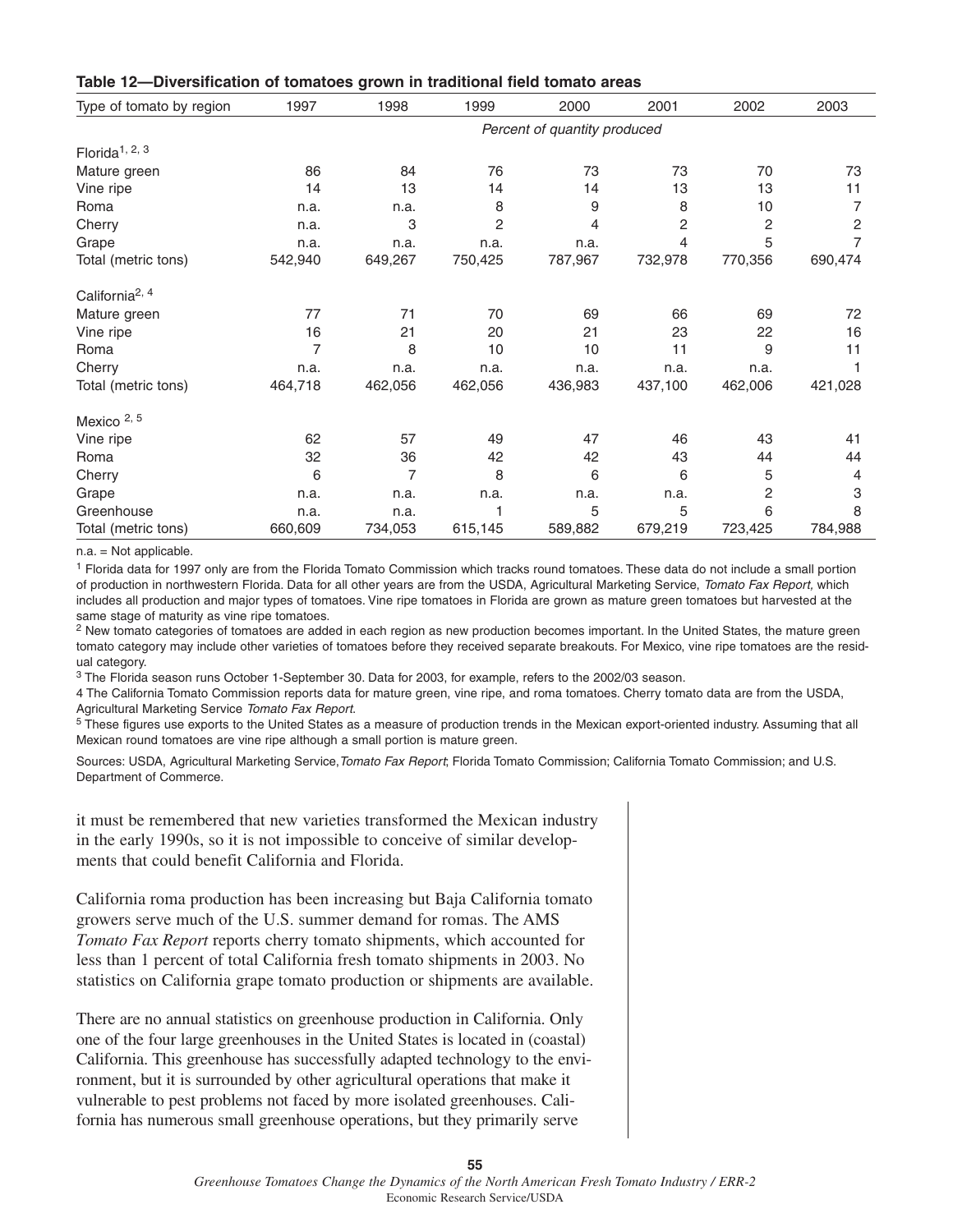local markets. The Central Valley is not an ideal location for greenhouses due to hot summer weather, which limits the shipping season and the potential for earning a return on investment. Furthermore, greenhouse operations on the California coast face high land, water, and labor costs, as well as increasing environmental regulations and constraints. On the other hand, precisely because of these constraints, some California coastal vine ripe growers might someday view greenhouses (which use land and water more efficiently) as a more viable alternative than field production—market prices warranting.

In general, both Florida and most California field production areas seem unlikely spots for future greenhouse development. In addition, the high costs of greenhouse production pose a barrier to field producers (see box, "Economic Barriers to Entry: Comparison of Greenhouse vs. Field-Grown Fresh Tomato Unit Costs"). The financial difficulty of large U.S. greenhouse firms in the late 1990s and the well-publicized financial restructuring of some leading U.S. greenhouse tomato firms, (in conjunction with a complicated marketing situation during the dumping disputes), seems to have limited the interest of California and Florida tomato growers in venturing into greenhouse production. At least one U.S. field tomato shipper is expanding into greenhouse tomatoes by marketing for other growers (*The Packer*, 2003). This provides a broader product line with less investment and risk. But as the greenhouse industry has grown, there does seem to be increasing interest on the part of some field growers to at least investigate the possibility of greenhouse production in other locations.

The growth of the Mexican greenhouse tomato industry may be having an impact on U.S. field tomato exports to Mexico. Traditionally, U.S. field tomato exports to Mexico were small and sporadic, with demand only in periods of short supply in Mexico (fig. 21). However, Mexico is the still the second largest export market for U.S. tomatoes, and California growers, the primary U.S. exporters to Mexico, have viewed Mexico as an important market outlet. Now, California growers are concerned that summer greenhouse production in Mexico may be able to fill part of that demand. In early summer 2004, Mexican greenhouse quality problems and lower U.S. summer prices for greenhouse tomatoes kept a significant amount of green-

#### Figure 21 **U.S. fresh tomato exports to Mexico**

1,000 metric tons Source: U.S. Department of Commerce. 1990 92 94 96 98 2000 02 04  $\Omega$ 5 10 15 20 25 30 35

**56** *Greenhouse Tomatoes Change the Dynamics of the North American Fresh Tomato Industry / ERR-2* Economic Research Service/USDA